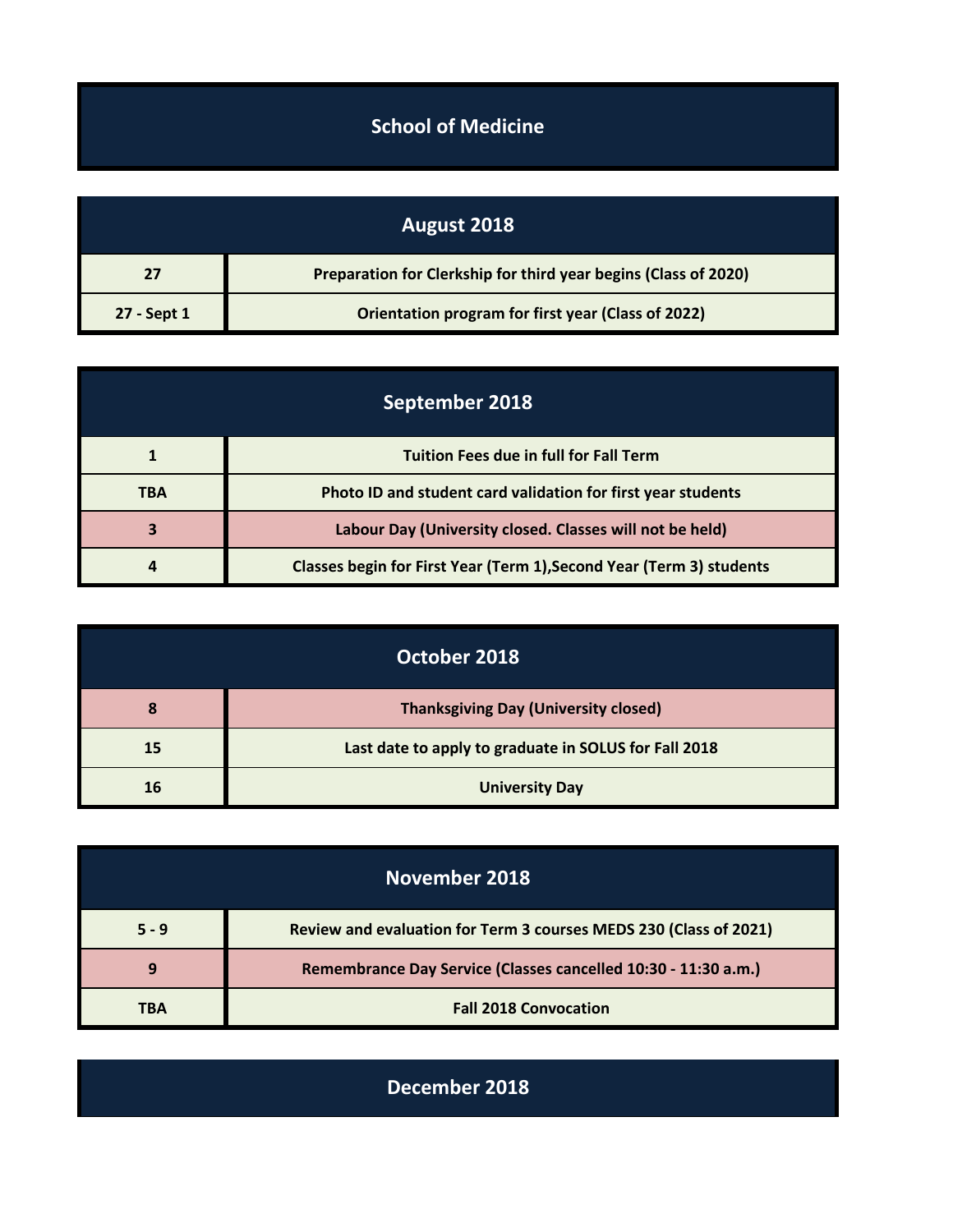| 6         | <b>Commemoration Day (examinations will not be held)</b>                                                                                         |
|-----------|--------------------------------------------------------------------------------------------------------------------------------------------------|
| 11        | Classes end for first year (Class of 2022) (Term 1)                                                                                              |
| $12 - 21$ | Study and evaluation for first year                                                                                                              |
| 14        | Classes end for second year (Class of 2021) (Term 3)                                                                                             |
| 14        | <b>Clerkship ends for fourth year (Class of 2019)</b>                                                                                            |
| 16        | Clerkship ends for third year (evening call ends @10:00 p.m. Saturday, December<br>15th; overnight call ends @10:00 a.m. Sunday, December 16th)) |
| $17 - 21$ | Study and evaluation for second year                                                                                                             |
| 21        | Term ends for for first year (Class of 2022) (Term 1) and second years (Class of<br>2021) (Term 3)                                               |

| January 2019 |                                                                                                          |
|--------------|----------------------------------------------------------------------------------------------------------|
|              | <b>New Year's Day (Statutory holiday)</b>                                                                |
|              | Clerkship resumes for third year (Class of 2020) and fourth year (Class of 2019)                         |
|              | Classes resume for first year (Class of 2022) and second year (Class of 2021) (Terms<br>2A and 4A begin) |
|              | Supplemental / Make Up Exams (if required)                                                               |

| <b>February 2019</b> |                                                                   |
|----------------------|-------------------------------------------------------------------|
|                      | First date to apply to graduate in SOLUS for Spring 2019          |
| $4 - 8$              | Review and Evaluation for Term 4A course MEDS 240 (Class of 2021) |
| 18                   | Family Day (University closed. classes will not be held)          |

| <b>March 2019</b> |                                                                                                   |
|-------------------|---------------------------------------------------------------------------------------------------|
|                   | Classes end for first year (Class of 2022) and 2nd years (Class of 2021) (Terms<br>2A and 4A end) |
| $4 - 8$           | Study and evaluation for Terms 2A and 4A                                                          |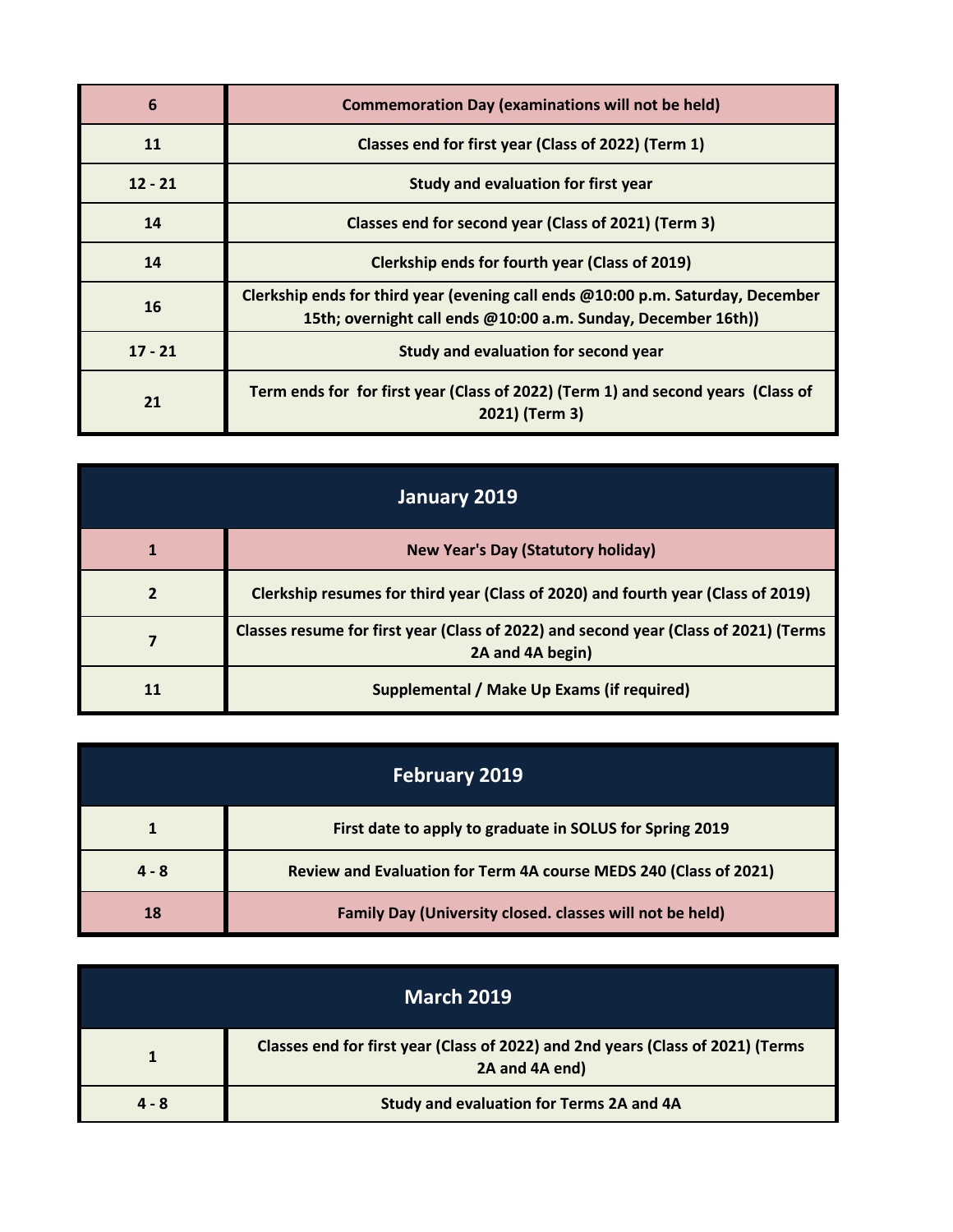| $11 - 15$ | Spring Break (Pre-clerkship classes will not be held)                                                   |
|-----------|---------------------------------------------------------------------------------------------------------|
| 18        | Class resumes for first year (Class of 2022) and second year (Class of 2021) (Terms 2B<br>and 4B begin) |
| 22        | Supplemental / Make Up Exams (if required)                                                              |
| 24        | Clinical Rotations for fourth year (Class of 2019) ends @ 10:00 am (after overnight<br>call/handover)   |
| 30        | <b>Application to Graduate for MEDS 2019 ends</b>                                                       |

| <b>April 2019</b> |                                                                                           |
|-------------------|-------------------------------------------------------------------------------------------|
| 12                | <b>Clerkship ends for fourth year (Class of 2019)</b>                                     |
| 19                | Good Friday (University closed. Classes will not be held)                                 |
| 29                | Review and Evaluation Term 4B for courses MEDS 245 and MEDS 246 begins (Class<br>of 2021) |

| <b>May 2019</b>                                                                                                                                               |                                                                                                 |
|---------------------------------------------------------------------------------------------------------------------------------------------------------------|-------------------------------------------------------------------------------------------------|
| NOTE: Spring 2019 Convocation: Dates will be determined in November 2018. Please refer to<br>http://www.queensu.ca/registrar/convocation to view these dates. |                                                                                                 |
| 7                                                                                                                                                             | Review and Evaluation Term 4B for courses MEDS 245 and MEDS 246 ends (Class of<br>2021)         |
| 10                                                                                                                                                            | Term ends for fourth year (MEDS 2019)                                                           |
| 20                                                                                                                                                            | Victoria Day (University closed, Classes will not be held)                                      |
| 21                                                                                                                                                            | Classes end for first year (Class of 2022)                                                      |
| $22 - 31$                                                                                                                                                     | <b>Study and evaluation for Term 2B</b>                                                         |
| 24                                                                                                                                                            | Classes end for second year (Class of 2021) (Term 4B)                                           |
| $27 - 31$                                                                                                                                                     | <b>Study and evaluation for Term 4B</b>                                                         |
| 31                                                                                                                                                            | Term 2B ends for first year (Class of 2022) and Term 4B ends for second year (Class<br>of 2021) |

|         | <b>June 2019</b>                                     |
|---------|------------------------------------------------------|
| $3 - 7$ | "Community Week" for first year students (TENTATIVE) |